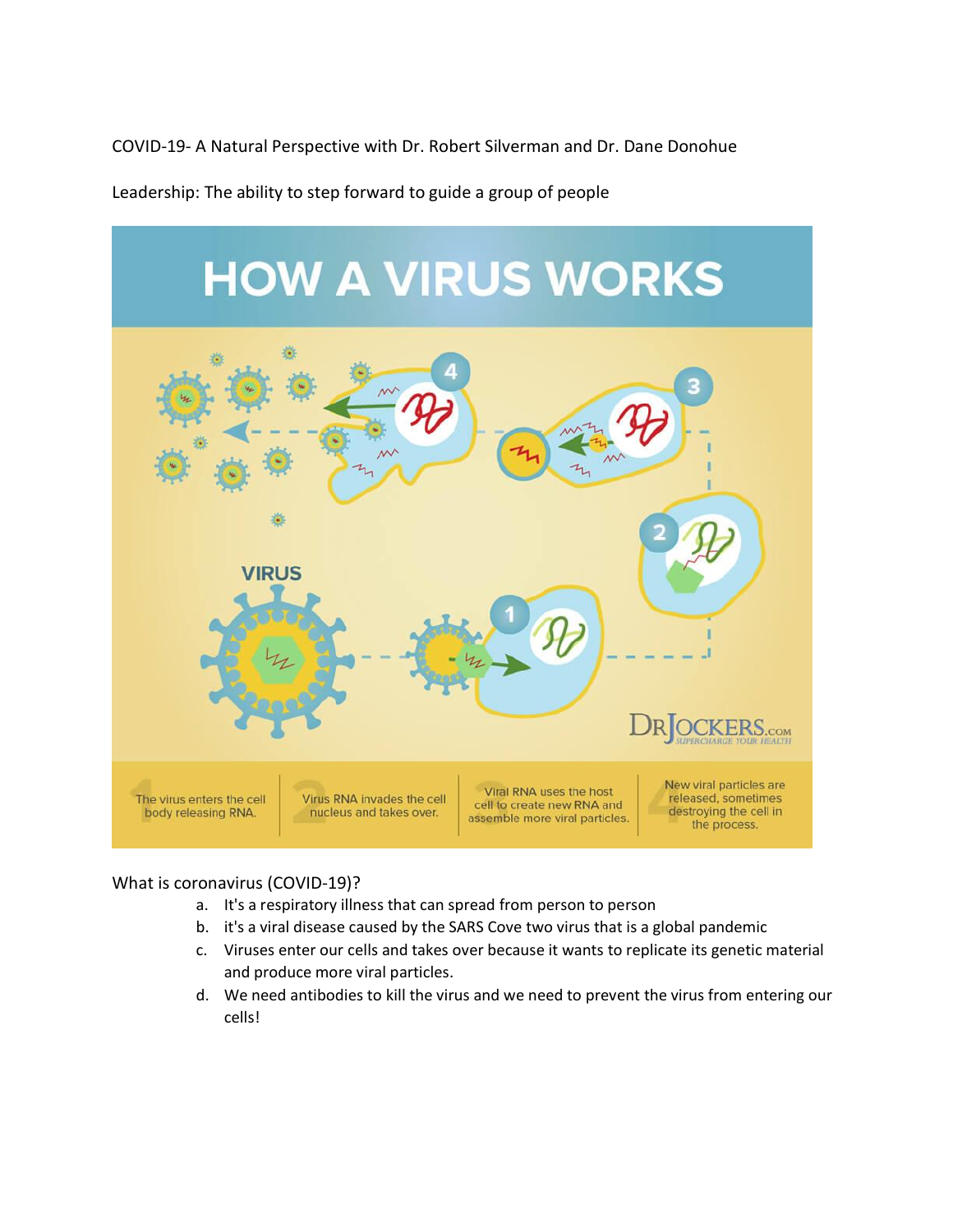What makes COVID-19 so virulent?

- a. this virus has spike proteins that are used to bind to the membrane of the human cells that they infect
- b. the binding is activated by furin
- c. the virus has a specific structure that allows it to bind at these 10 times more tightly than the SARS-COV
- d. The virus can live for 72 hours and can live in the air for 3 hours and on cardboard for 24 hours
- e. no known human antibodies as of yet
- f. we are all susceptible
- g. Zoonotic Virus: Mutated from animals into humans so we haven't seen this virus before
- h. R0 (R-Naught)- The number of cases an infected person will cause by transmission.
	- i. Measles: R0 of 12-18
	- ii. Covid  $19:$  RO of-2.2
	- iii. Sars: R0 of 2.7
- i. There is a possibility of a second wave when people start coming back into the population. Will we see what happens in China?

What's the timeline we are looking at?

- a. We are now testing
- b. Dr. Rob thinks it may get worse before it gets better. 60-90 days.

What does flattening the curve mean?

a. The concept of flattening the curve is to stagger the number of new cases over a longer period so that people have access to care

How does your body fight viral attack?

- a. Covid-19- 10-100 times more damaging to the lungs because of a viral tropism than the typical SARS.
- b. This virus because of the damage, creates a "cytokine storm" trying to kill the virus so its typically not the virus that kills people.
- c. 80% will have a positive outcome to the virus.
- d. 20% will have a negative response to the virus including more serious symptoms and sometimes even death.

What are the 20%- Comorbidities (make you more likely to have a negative outcome to Covid-19):

- a. CVD. Smoking: High % of smokers in China and Italy
- b. diabetes
- c. obesity
- d. elderly
- e. chronic pulmonary disease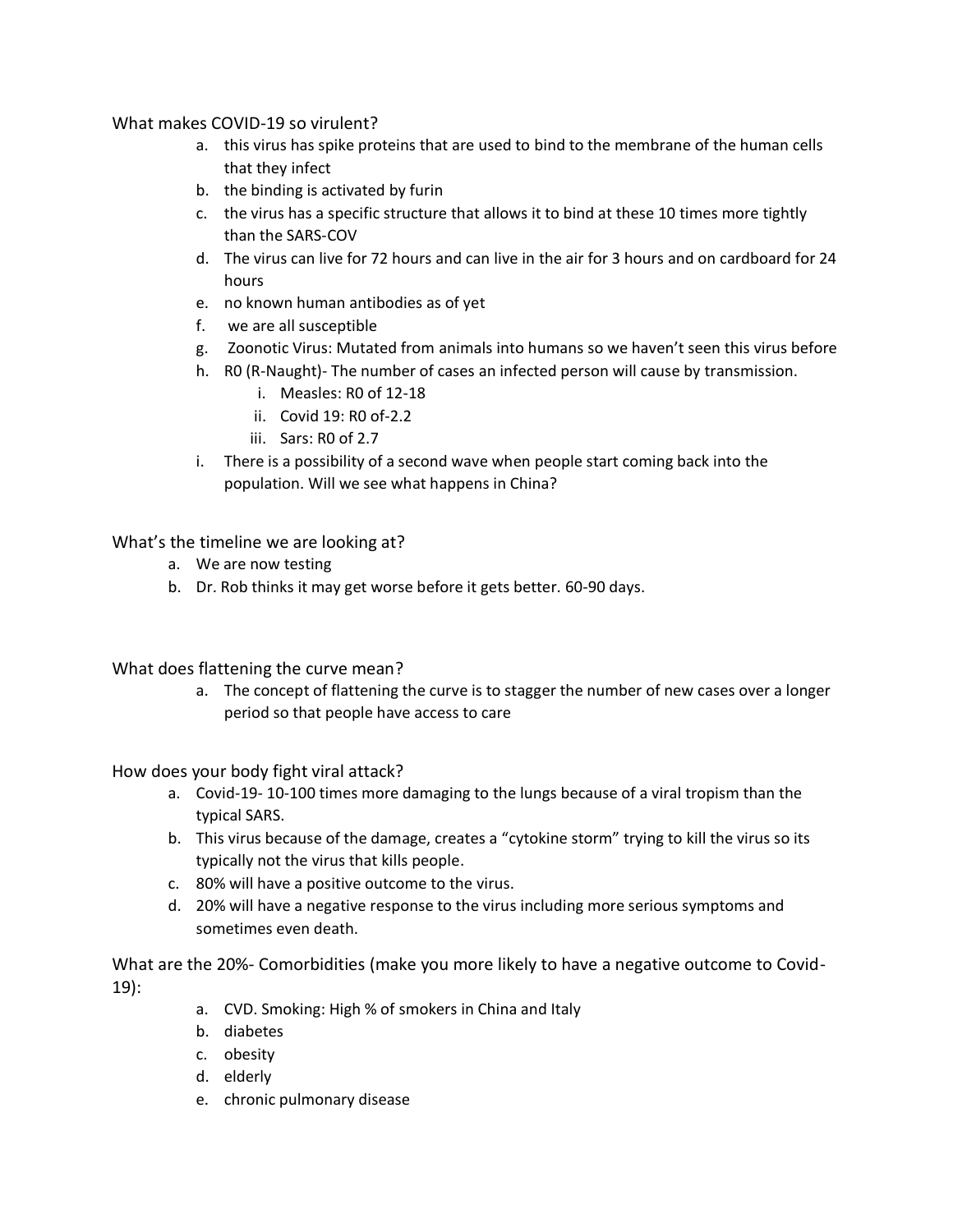- f. chronic liver or kidney disease
- g. radiation therapy
- h. autoimmune conditions
- i. chronic neurological diseases

Bulletproof your Immune System: What can you do? What if you have the infection. How can you prevent it?

What not to eat?

- a. No Gluten, No Sugar, No refined starches
- b. No processed food: No quality nutrients that your immune system needs right now
- c. No Dairy: proinflammatory and mucus producing which bacteria and viruses love.
- d. No Smoking
- e. No Artificial Sugars

# What should we Eat?

- a. Plant Blased: Eat the rainbow, lots of green and colors
- b. Organic grass fed meats
- c. SMASH: Salmon, Mackerel, Anchovies, Sardines and Herring
- d. Garlic, Onions, Fermented foods (sauerkraut, Kimchi, kombucha)- Good prebiotics

## What about Time restrictive eating (intermittent fasting)?

- a. 10-14 hours with no food
- b. Autophagy: Breaking old cells down, kills viruses
- c. Reduces blood sugar
- d. Produces Ketone bodies which reduces inflammation and improves immunity

What Supplements should we be taking?

- a. Immune support (nutri-dyn): Vitamin C, Zinc Citrate, Mixed Mushrooms complex
- b. D3- 5,000 with K2 (prevents calcification and plaquing)
- c. Probiotics: Spore Probio: Bacilis Subtilis (big impact on the immune system)
- d. Vitamin C
- e. Liposomal Glutathione
- f. Beta Glucans
- g. Fish Oil- Omega 3
- h. Elderberry

What about Sleep (7-8 good quality hours)?

- a. We regenerate and recover while sleeping
- b. Melatonin: Helps with the cytokine storm
	- a. Children have 10x's the Melatonin and don't get this virus
- c. Balance of Sympathetic and Parasympathetic